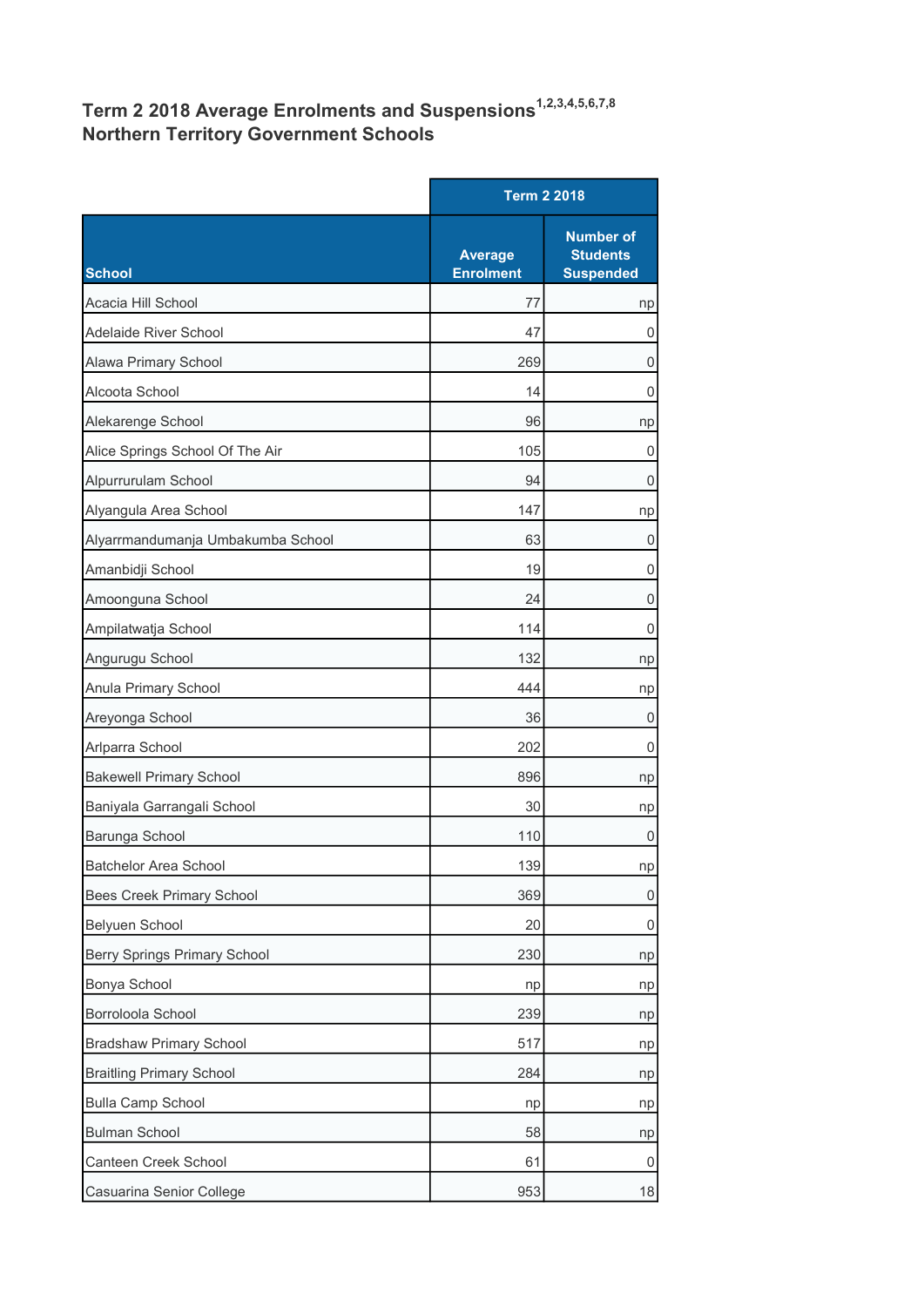| Casuarina Street Primary School      | 401   | 0  |
|--------------------------------------|-------|----|
| Centralian Middle School             | 313   | 27 |
| Centralian Senior College            | 356   | 15 |
| Clyde Fenton Primary School          | 202   | np |
| Darwin High School                   | 1,302 | 15 |
| Darwin Middle School                 | 812   | np |
| Douglas Daly School                  | 15    | 0  |
| Dripstone Middle School              | 491   | np |
| <b>Driver Primary School</b>         | 537   | np |
| Dundee Beach School                  | 19    | O  |
| Durack Primary School                | 494   | np |
| <b>Elliott School</b>                | 68    | 0  |
| Epenarra School                      | 41    | 0  |
| <b>Finke School</b>                  | 26    | 0  |
| <b>Forrest Parade School</b>         | 73    | 0  |
| Gapuwiyak School                     | 199   | 0  |
| <b>Gillen Primary School</b>         | 238   | 16 |
| Girraween Primary School             | 494   | np |
| <b>Gray Primary School</b>           | 374   | np |
| Gunbalanya School                    | 291   | 0  |
| Haasts Bluff School                  | 35    | 0  |
| Harts Range School                   | 63    | np |
| Henbury School                       | 135   | np |
| <b>Howard Springs Primary School</b> | 277   | np |
| Humpty Doo Primary School            | 408   | np |
| Imanpa School                        | 15    | 0  |
| Jabiru Area School                   | 199   | np |
| Jilkminggan School                   | 78    | 0  |
| Jingili Primary School               | 340   | 0  |
| Kalkaringi School                    | 161   | 0  |
| Karama Primary School                | 199   | np |
| Katherine High School                | 623   | 46 |
| Katherine School Of The Air          | 146   | 0  |
| Katherine South Primary School       | 384   | np |
| Kiana School                         | np    | np |
| Kintore Street School                | 50    | 0  |
| Lajamanu School                      | 185   | np |
| Laramba School                       | 57    | 0  |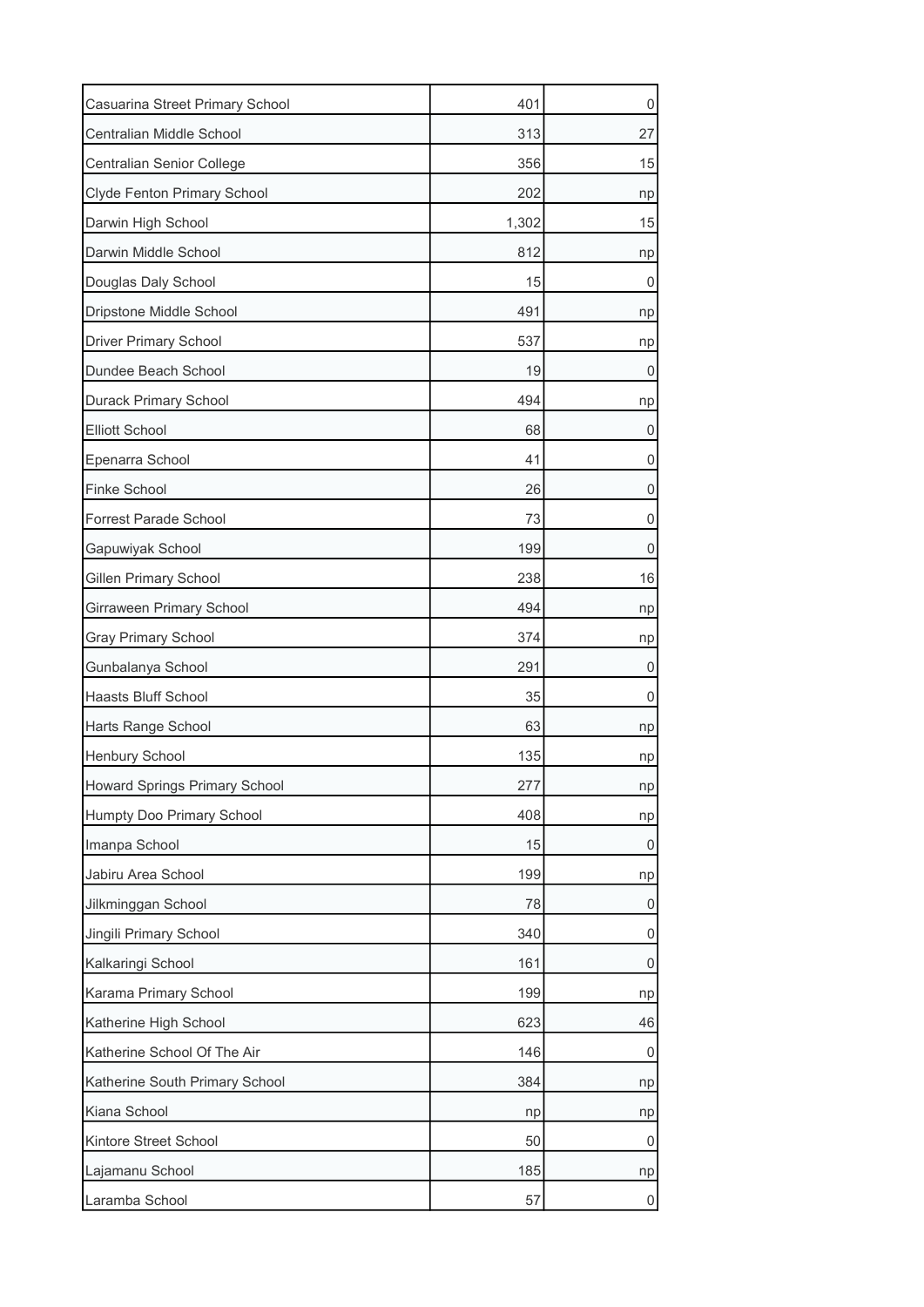| Larapinta Primary School                        | 390 | np |
|-------------------------------------------------|-----|----|
| Larrakeyah Primary School                       | 495 | 0  |
| Leanyer Primary School                          | 566 | np |
| Ludmilla Primary School                         | 98  | 0  |
| MacFarlane Primary School                       | 223 | np |
| Malak Primary School                            | 231 | np |
| Mamaruni School                                 | 62  | 0  |
| Maningrida College                              | 566 | 0  |
| Manunda Terrace Primary School                  | 179 | 0  |
| Manyallaluk School                              | 24  | 0  |
| Mataranka School                                | 31  | 0  |
| Mbunghara School                                | 14  | 0  |
| Middle Point School                             | 20  | 0  |
| Milikapiti School                               | 64  | np |
| Milingimbi School                               | 355 | np |
| Millner Primary School                          | 205 | np |
| Milyakburra School                              | 24  | 0  |
| Minyerri School                                 | 165 | np |
| Moil Primary School                             | 211 | np |
| Moulden Primary School                          | 300 | np |
| Mount Allan School                              | 69  | 0  |
| Mulga Bore School                               | 16  | 0  |
| Murray Downs School                             | 16  | 0  |
| Mutitjulu School                                | 44  | 0  |
| Nakara Primary School                           | 589 | np |
| Nemarluk School                                 | 157 | 0  |
| Neutral Junction School                         | 27  | 0  |
| Newcastle Waters School                         | 21  | 0  |
| Nganambala School                               | 29  | 0  |
| Nganmarriyanga School                           | 158 | np |
| Ngukurr School                                  | 294 | np |
| Nhulunbuy High School                           | 305 | np |
| Nhulunbuy Primary School                        | 429 | np |
| Nightcliff Middle School                        | 290 | 16 |
| Nightcliff Primary School                       | 613 | 0  |
| Northern Territory School of Distance Education | 511 | 0  |
| Ntaria School                                   | 174 | 0  |
| Numbulwar School                                | 162 | np |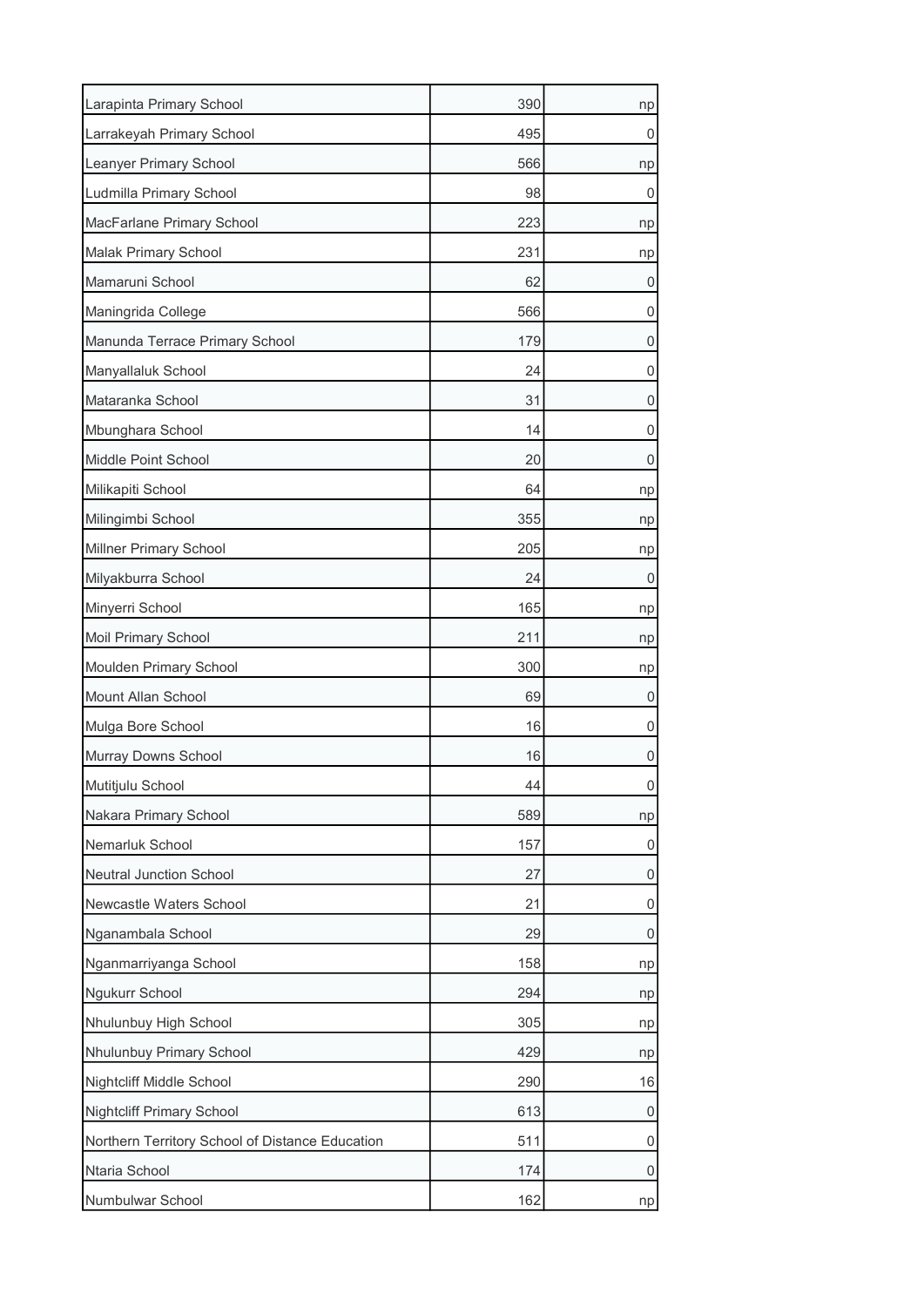| Nyirripi School                     | 32    | 0  |
|-------------------------------------|-------|----|
| <b>Palmerston College</b>           | 1,097 | 49 |
| Papunya School                      | 142   | np |
| Parap Primary School                | 524   | np |
| Peppimenarti School                 | 49    | U  |
| Pigeon Hole School                  | 33    | 0  |
| Pine Creek School                   | 32    | 0  |
| Pularumpi School                    | 59    | np |
| Ramingining School                  | 284   | np |
| Robinson River School               | 60    | U  |
| Rockhampton Downs School            | 29    | np |
| Rosebery Primary School             | 571   | np |
| Ross Park Primary School            | 509   | 0  |
| Sadadeen Primary School             | 238   | 0  |
| Sanderson Middle School             | 387   | 12 |
| Shepherdson College                 | 447   | 0  |
| <b>Stirling School</b>              | 16    | 0  |
| <b>Stuart Park Primary School</b>   | 661   | 0  |
| <b>Taminmin College</b>             | 1,079 | 83 |
| Tennant Creek High School           | 201   | 0  |
| <b>Tennant Creek Primary School</b> | 387   | 14 |
| <b>Timber Creek School</b>          | 38    | 0  |
| <b>Tipperary Station School</b>     | np    | np |
| Titjikala School                    | 38    | 0  |
| Ti Tree School                      | 102   | 0  |
| Top End School of Flexible Learning | 85    | np |
| Urapunga School                     | 28    | 0  |
| Wagaman Primary School              | 294   | 0  |
| Wallace Rockhole School             | 17    | 0  |
| Walungurru School                   | 50    | np |
| Wanguri Primary School              | 365   | np |
| Warruwi School                      | 91    | 0  |
| Watarrka School                     | 19    | 0  |
| Watiyawanu School                   | 57    | 0  |
| Willowra School                     | 85    | 0  |
| Woodroffe Primary School            | 460   | np |
| <b>Woolaning School</b>             | np    | np |
| Woolianna School                    | 43    | O  |